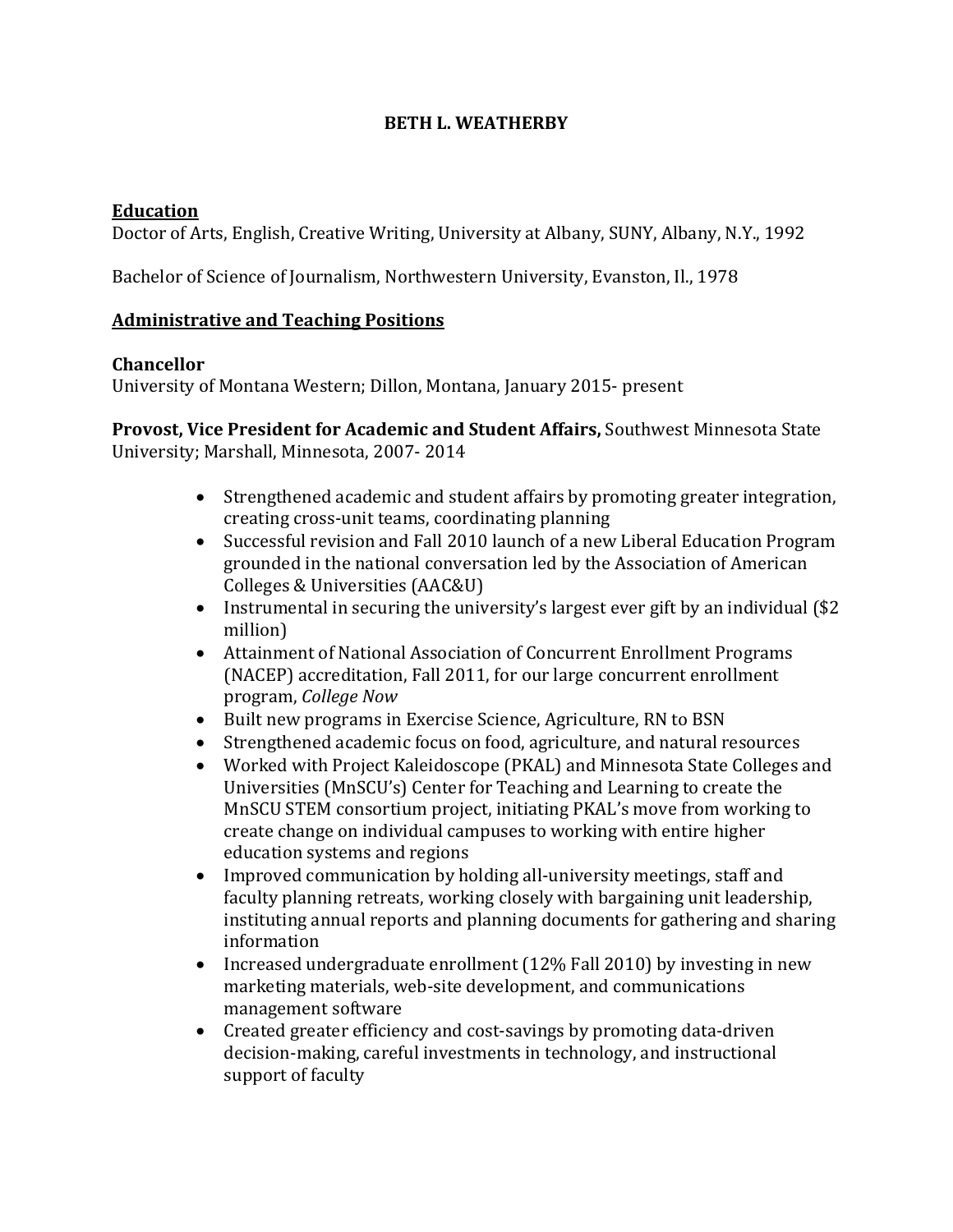- Strengthened culture of assessment by creating a clear infrastructure, promoting targeted professional development for faculty
- Recruited and hired numerous faculty and administrators, including increased numbers of men and women of color

### **Dean of Arts, Letters & Sciences,** SMSU, 2004-2007, **Dean of Arts, Letters & Sciences,** *ad interim,* SMSU, 2002-2004

- Worked with our president and cabinet to initiate and complete SMSU's first capital campaign; (goal of 17 million, raised 23 million)
- Led the College of ALS through a successful HLC accreditation visit
- Strengthened ALS faculty collaboration by initiating practice of department chair and faculty retreats and regular all-chair meetings
- Created greater consistency and communication between the two colleges by working closely with the dean and chairs of the College of Business, Education, and Professional Studies
- Improved quality and raised national profile of our Science Department through participation in the national STEM network, Project Kaleidoscope
- Contributed to development of signature programs identified by President Danahar: Culinology, Fine Arts, Environmental Science, Agriculture, and our new Liberal Education Program
- Worked with faculty and director of facilities to fund and renovate SMSU's science and Culinology labs
- Worked with faculty and staff to create a coordinated First Year Experience, Office of Civic Engagement, annual Undergraduate Research Conference, and annual Fine Arts Celebration

## **Director of Creative Writing, Associate Professor of English,** SMSU, 1996- 2002 **Director of Creating Writing, Assistant Professor of English,** SMSU, 1992- 1996

- Increased number of Creative Writing and Literature Majors from 8 to 50
- Created a senior capstone course and assessment program
- Directed and obtained funding for a well-attended visiting writers series
- Produced a statewide writers festival which brought 90 Minnesota writers to campus; funded the festival, in part, by winning a \$45,000 Minnesota State Arts Board grant

# **Service (Selected Examples)**

**Community:** Co-founder of Connect, a networking organization for professional women in Southwest Minnesota; United Way Board of Directors, Minnesota Rural Agricultural Leadership Program (ex-officio SMSU representative), Marshall Leadership Academy (speaker), Southwest Minnesota Arts & Humanities Council member, Marshall Fine Arts Council member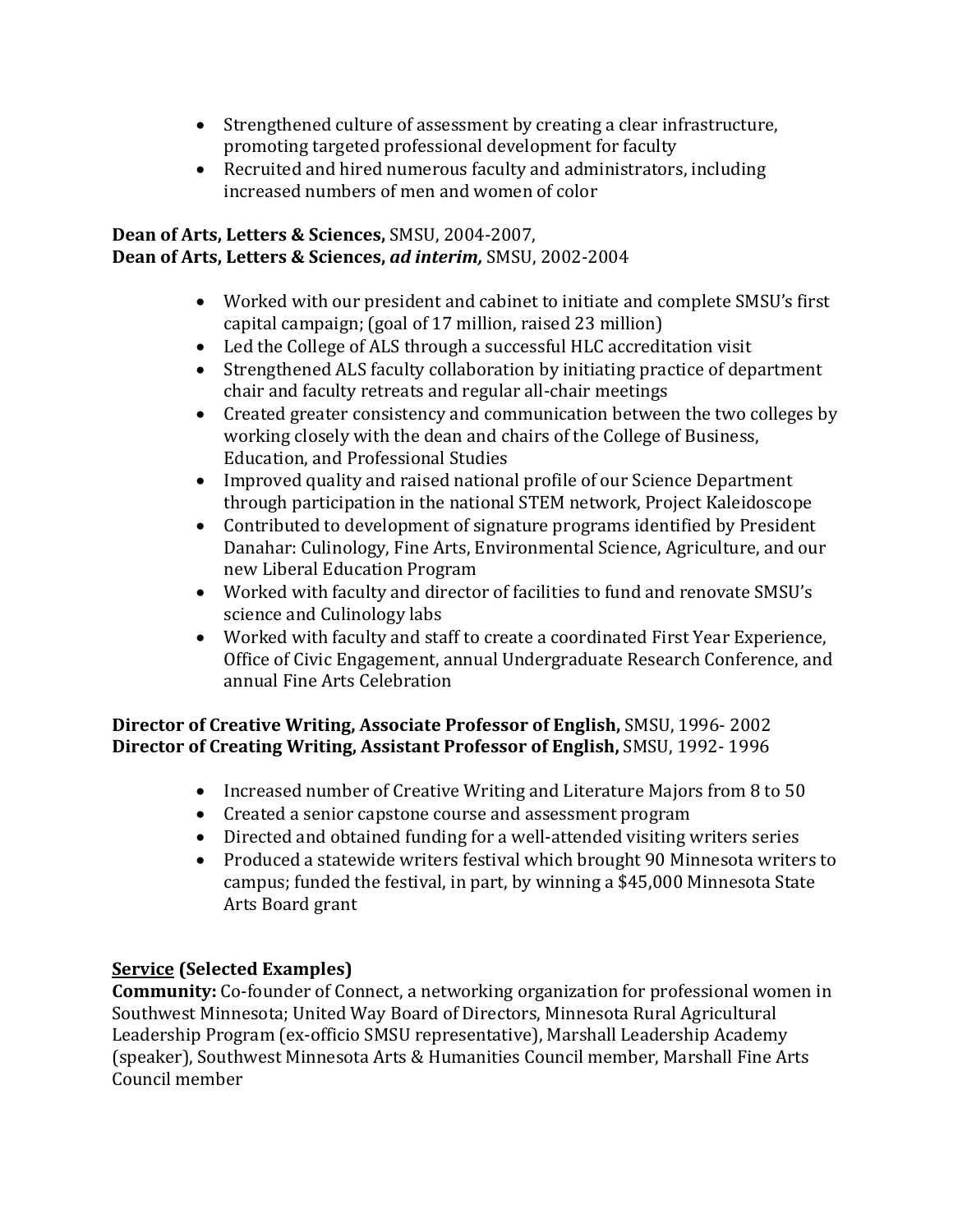**SMSU service, as faculty 1992- 2002:** Women's Studies Program, co-founder; New Works Faculty Forum, co-founder; American Indian and Dakota Studies Advisory Council; Library Council; Honors Program Review Board; Strategic Planning Committee; Retention Task Force

**MnSCU, 2002-2011:** Students First Management Team, Talent Management Steering Committee, Academic and Student Affairs Policy Council, Academic and Student Affairs Advisory Council, CTL Steering Committee

**Higher Education Organizations:** Minnesota ACE Network Board of Directors, Project Kaleidoscope Keck Foundation program review consultant

### **Selected Awards and Honoraria**

2012, 2006, 2005 Project Kaleidoscope Summer Leadership Institute at Baca, Colorado College, Presenter and Mentor 2002 Atlantic Center for the Arts Associate Artist in Residence, New Smyrna Beach, Florida 2002, 2000 Dorland Mountain Arts Colony Writer in Residence, Temecula, California 1999 Otto Bremer Faculty Development Grant, research in Vietnam 1998 Minnesota Book Award for Short Fiction for *Small Invasions* 1997 Salzburg Seminar Fellowship to attend *The Contemporary Novel*, Salzburg, Austria 1997 Loft-McKnight Artist Fellowship in Creative Prose 1987 New Writers' Award for Fiction, *Capital Region Magazine,* Albany, N.Y.

## **Selected Publications**

**Books:** *Small Invasions,* short stories, Plains Press 1997

*Refiguring the PhD in English Studies: Writing, Doctoral Education, and the Fusion-Based Curriculum,* Stephen North w. Beth Weatherby, *et. al.,* NCTE 2000

**Short stories** in *The Minneapolis Star-Tribune, Short Story, The Little Magazine, Romania Magazine, Eureka Literary Magazine, Groundswell, etc.*

**Translations** of Vietnamese poetry, with Hoang Giang, [www.vnstyle.vdc.com.vn/my](http://www.vnstyle.vdc.com.vn/my) collection/poetry

## **Selected Fiction Readings**

2000 Indiana University, Fort Wayne; University of Zaragoza, Spain

1999 Concordia College, MN.; Gustavus Adolphus College, MN.; California State University, Northridge

1998 Moorhead State University, MN.; Carnegie Cultural Center, Luverne, MN.; Hungry Mind Bookstore, Saint Paul, MN.; Mankato State University, MN.

1997 Zandbroz Variety Bookstore, Sioux Falls, SD.